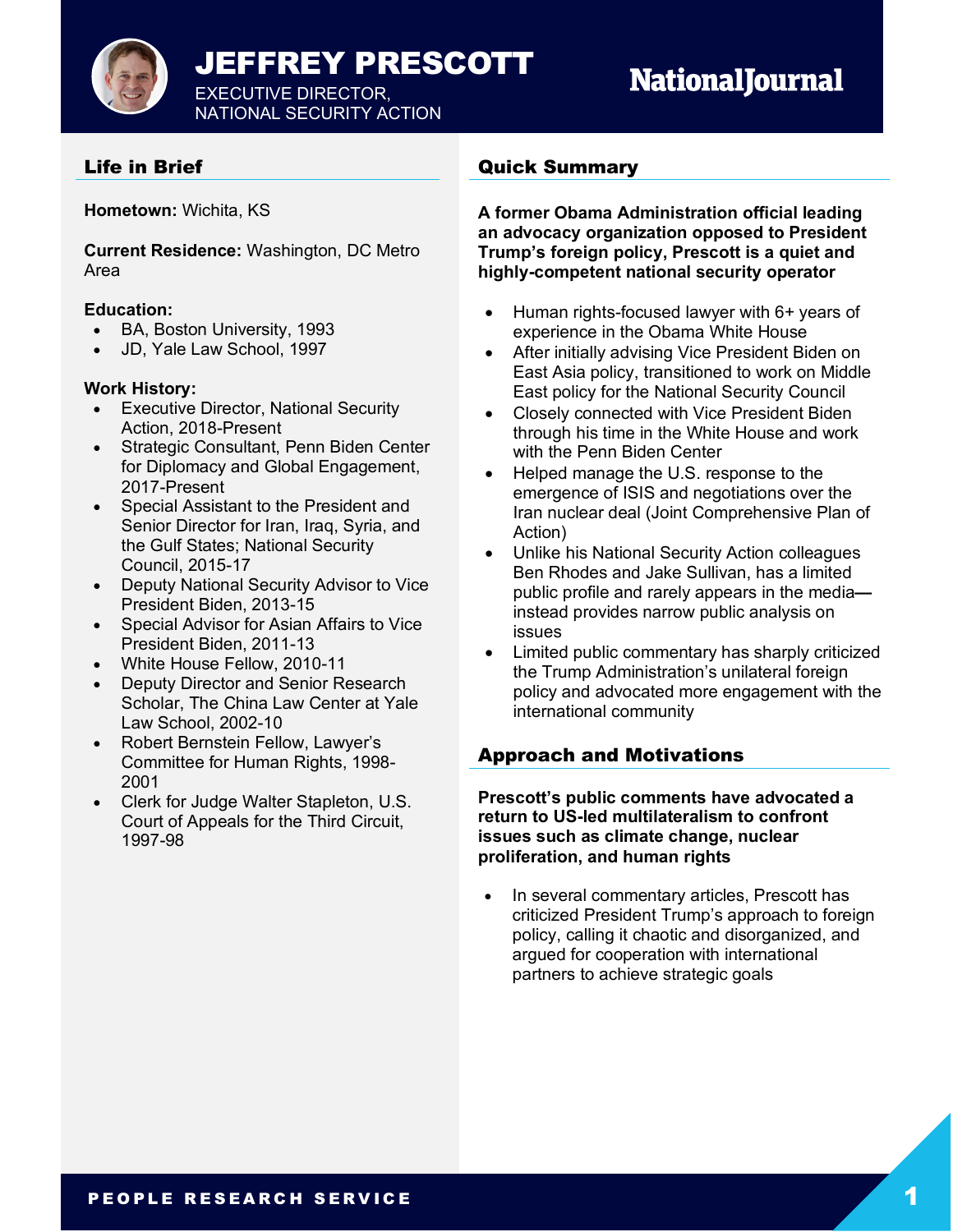## Policy Positions and Areas of Focus

**Prescott's public commentary has focused on US-led global engagement, realist policy for the Middle East, and promoting human rights and transparency.**

#### **Multilateral Leadership** *– Has opposed Trump's unilateralism and advocated a return to US-led international cooperation*

- National Security Action criticizes the Trump administration for isolating the United States and abandoning allies
- The organization specifically promotes "restoring American leadership" as a key goal by promoting American values overseas and engaging in diplomacy
- In a 2017 article, Prescott criticized the withdrawal of the United States from the Paris Climate Accord, calling it an abdication of American leadership

#### **Realist Foreign Policy in Middle East** *– Argued for realist policies to deter adversaries and maintain stability in the region*

- As a White House official, Prescott worked on policy for the Iran nuclear deal and the approach the rise of ISIS
- In a 2017 article, Prescott urged Senators to apply pressure to Iran to deter malign behavior but to remain committed to the nuclear deal as a vehicle for cooperation
- Following the 2017 capture of Mosul from ISIS, Prescott recommended nuanced approaches for transitioning to provide sustained governance in Iraq

#### **Human Rights and Government Transparency** *– Focused on human rights and government transparency from the start of his career*

- Prescott argued in a 2018 article that the US Intelligence Community should publish its assessment on the death of Jamal Khashoggi
- In his early career, Prescott supported human rights lawyers and advocates at the Lawyer's Committee for Human Rights

## Core Communities

**Prescott associates most closely with Democratic foreign policy officials, particularly former members of the Obama administration and those affiliated with former Vice President Joe Biden**

#### **National Security Action** *– Exists to counter the Trump administration approach to foreign policy*

- Ben Rhodes, Co-Chair, Former Deputy National Security Advisor for Strategic Communications
- Jake Sullivan, Co-Chair, Former National Security Advisor to Vice President Biden
- Ned Price, Director of Policy and Communications, Former NSC spokesperson

#### **Penn Biden Center** *– Biden's center serves as an academic think tank for foreign policy and a holding tank for future Democratic officials*

- Ariana Berengaut, Director of Programs, Partnerships, and Strategic Planning, former Speechwriter to Antony Blinken
- Michael Carpenter, Senior Director, former foreign policy advisor to Vice President Biden
- Colin Kahl, Strategic Consultant, former National Security Advisor to Vice President Biden

#### **Foreign Policy's Shadow Government Contributors** *– Group of former Obama administration officials provides commentary in opposition to Trump's foreign policy*

- Derek Chollet, Executive Vice President at the German Marshall Fund
- Julianne Smith, Director of the Asia and Geopolitics Programs at the German Marshall Fund